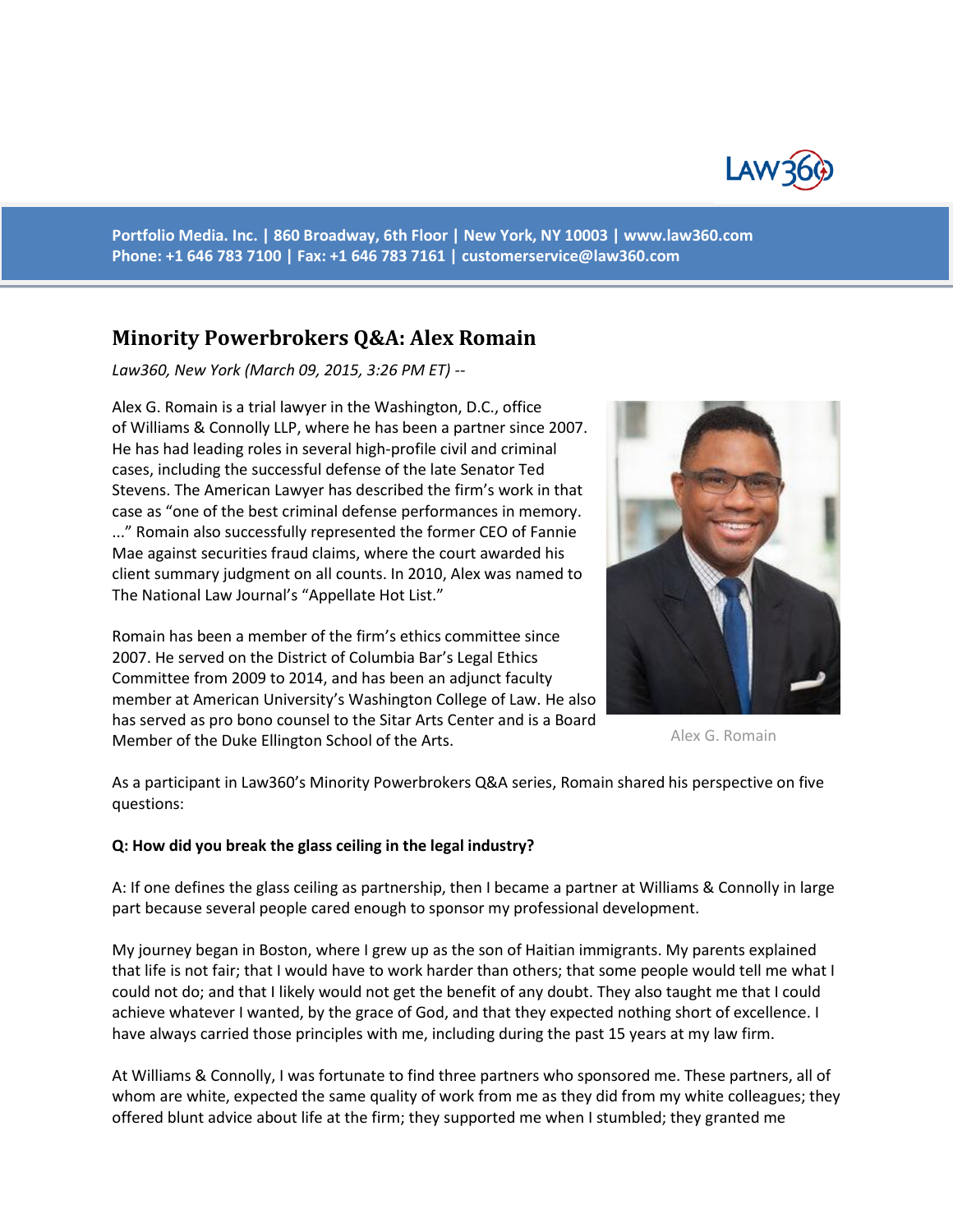opportunities to lead and space to shine; and then they told their colleagues about me and my work. In the process, I learned to focus on the opportunities I was granted rather than on those that I was denied.

Throughout my career, I have also been fueled by the memory of my father's struggles as an accountant in Boston: the slights and deliberate humiliation that deeply affected him. I also remind myself of my good fortune: in my office, I have a painting of a marketplace in downtown Port-au-Prince. The painting faces my desk and reminds me every day of the profound difference that mere opportunity can make in someone's life. In light of the sacrifices and support of many people — my parents, my family, my sponsors, among others — I work hard to create and take advantage of every opportunity.

### **Q: What are the challenges of being a lawyer of color at a senior level?**

A: The challenges in law are the same as in life. There is often an assumption that lawyers of color are not as smart and capable as their white colleagues, and so we operate under a presumption — albeit rebuttable — that we are less competent. Overcoming this threshold obstacle requires strength of mind and mastery of one's craft. After having proven yourself, however, it is frustrating to confront the same presumption from those who already know your work. I recall one case in which I had conducted numerous hearings and arguments on a central issue, and with tremendous success. In preparation for our ultimate hearing, one of my co-counsel admonished me, in front of a large group of counsel, on the basic principles of addressing a judge. I was perplexed, so I gently reminded him that I had a seven-year track record in this litigation, one to which he had had a front-row seat. He acknowledged that fact and we all moved on.

Another challenge is that lawyers of color must often do more to establish the same level of authority and respect that is routinely afforded to their white colleagues merely by virtue of their seniority. This is a difficult problem to identify and address. In many instances, however, this disrespect further inspires lawyers of color to prepare to excel: complacency is not an option, and one's laurels provide no refuge.

# **Q: Describe a time you encountered discrimination in your career and tell us how you handled it.**

A: At the beginning of a major arbitration that I helped to bring in to the firm, our co-counsel expressed some dismay that I would be leading the litigation because he thought that the arbitrator, the company's executives, and the witnesses would be more "comfortable" with my white colleague, who was three years my junior. I ignored the statement and the attitude it betrayed. At the end of the arbitration, which we won, the same counsel acknowledged my superb relationship with the company's top executives and the quality of my written and oral advocacy. Finally, he asserted that my performance on the case was a "revelation." I ignored that comment, too.

# **Q: What advice would you give to a lawyer of color?**

A: Remember who you were before you became known primarily as a "lawyer of color." It is sometimes too easy to allow others to define you narrowly, to suggest that your interests — legal and otherwise are exclusively "ethnic," when that may not be the case. Just be who you are, and remember who you were.

Maintain balance in your life. Do the stuff (in law and in life) that makes you happy, and find ways to fellowship and renew yourself. I have played the piano for most of my life; in fact, I wanted to be a concert pianist. That dream now awaits my retirement, but every morning I practice with my seven